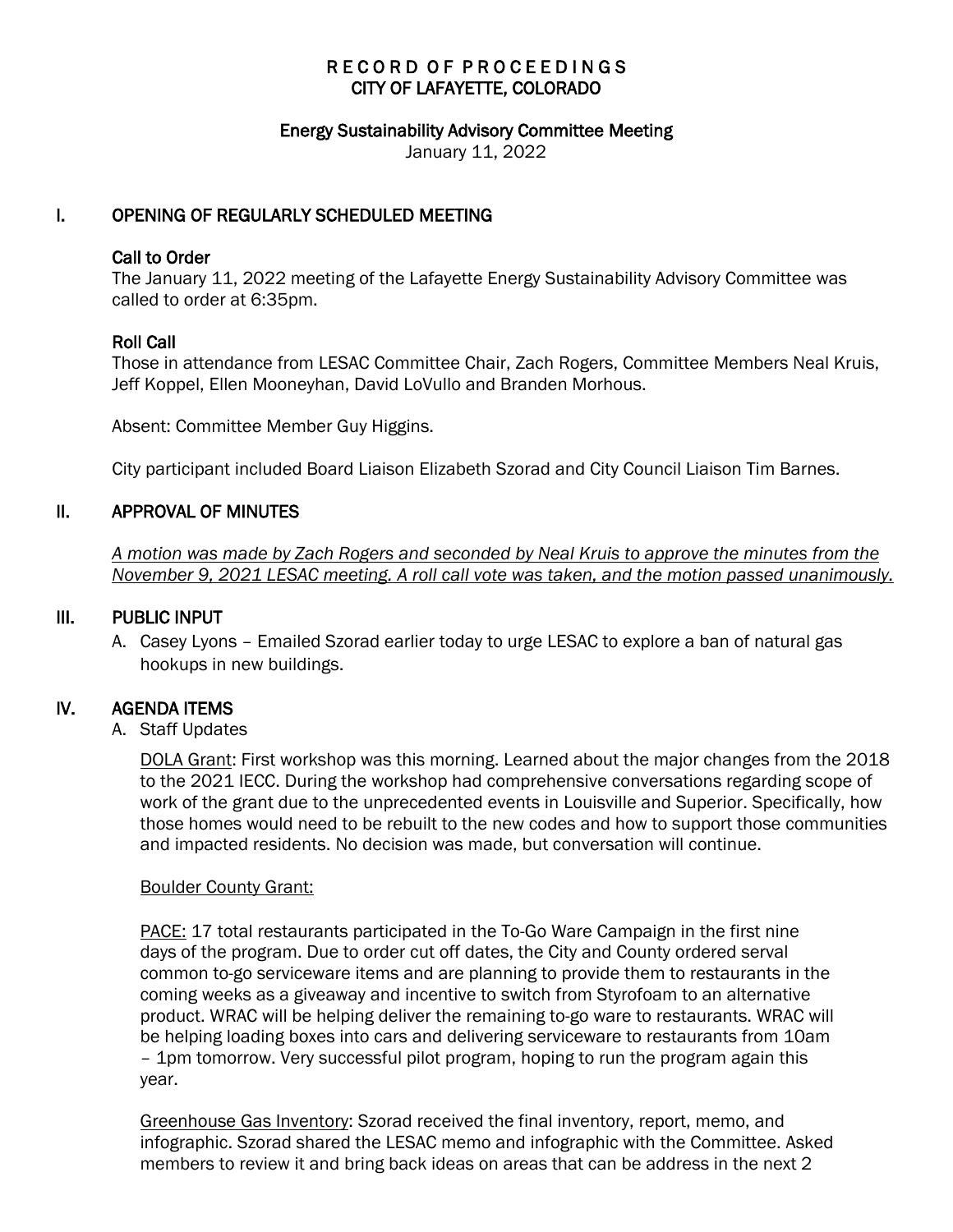years, that the City can focus efforts on. Will be sharing the infographic and final report on the website by end of January.

Neighborhood Sustainability Program Exploration: Many LESAC members joined the special meeting in December to discuss the findings of the Neighborhood Sustainability Program Exploration. We had over 650 responses for the community survey. Szorad shared the results with the Committee and the next steps for the project. Szorad explained that the County is changing their residential program and Lafayette will wait to see what programming they will have to offer. They are looking into an option that Lafayette also explored.

Waste Updates: Szorad is reviewing the proposals submitted to the City with internal evaluation team. Explained the differences between the proposals the benefits and challenges with each one. Szorad explained the process of scoring each of the proposals and that score will be presented to City Council. Szorad is keeping the evaluation team to City Staff. WRAC will be providing input as well. Received a Zero Waste Grant via Boulder County to update the webpages for solid waste education. Szorad will be working with WRAC to compile information for this project, expected to be launched in November.

Boulder County Grant 2022: We have five projects for this year using the 2022 budget. First project, Green Business Program Rebrand, Hard-to-Recycle Event Pilot, Regional Event to promote action, Sustainability Staffing support, Open Space Volunteer Tools.

Regional EV Action Plan: Third workshop for EV regional planning plan, will be able to receive an EV Action plan for Lafayette specifically. Will involve that committee once we are at that point, we are identifying goals.

## B. City Council Liaison Update:

- 1. Moving towards a retreat, will work on strategic priorities for the next week.
- 2. Barnes provided a background to himself as a science educator with NCAR in Boulder for the last 25 years.
- C. Other Business:

## Applicant Discussion:

*1.* Kalishman Walsh and McDaniel provided introductions to the Committee. McDaniel works in Broomfield and works specifically in the energy field. Kruis asked if McDaniel could explain what his tasks are in Broomfield, currently working on a GHG reduction plan that will be presented to Council later this year. McDaniel shared that he is passionate about how to incentivize existing buildings to make a switch to electric rather than natural gas. LoVullo asked about how he transition from IT to energy. McDaniel explained that he was burnt out in IT and took some time for vacation and enrolled in a Masters program and was able to work for the Town of Lyons. LoVullo asked how McDaniel would manage being on an advisory board to Council and not having a large budget or be in the weeds. McDaniel explained how the strategies he is working on in Broomfield can be leveraged in Lafayette with his expertise. Kalishman Walsh has experience working in a technology company working to bring electrification in existing buildings to reduce GHG emissions. Enjoys seeing that local governments are taking leadership roles in mitigating climate change. Rogers asked what Kalishman Walsh is interested in working on. Kalishman Walsh explained building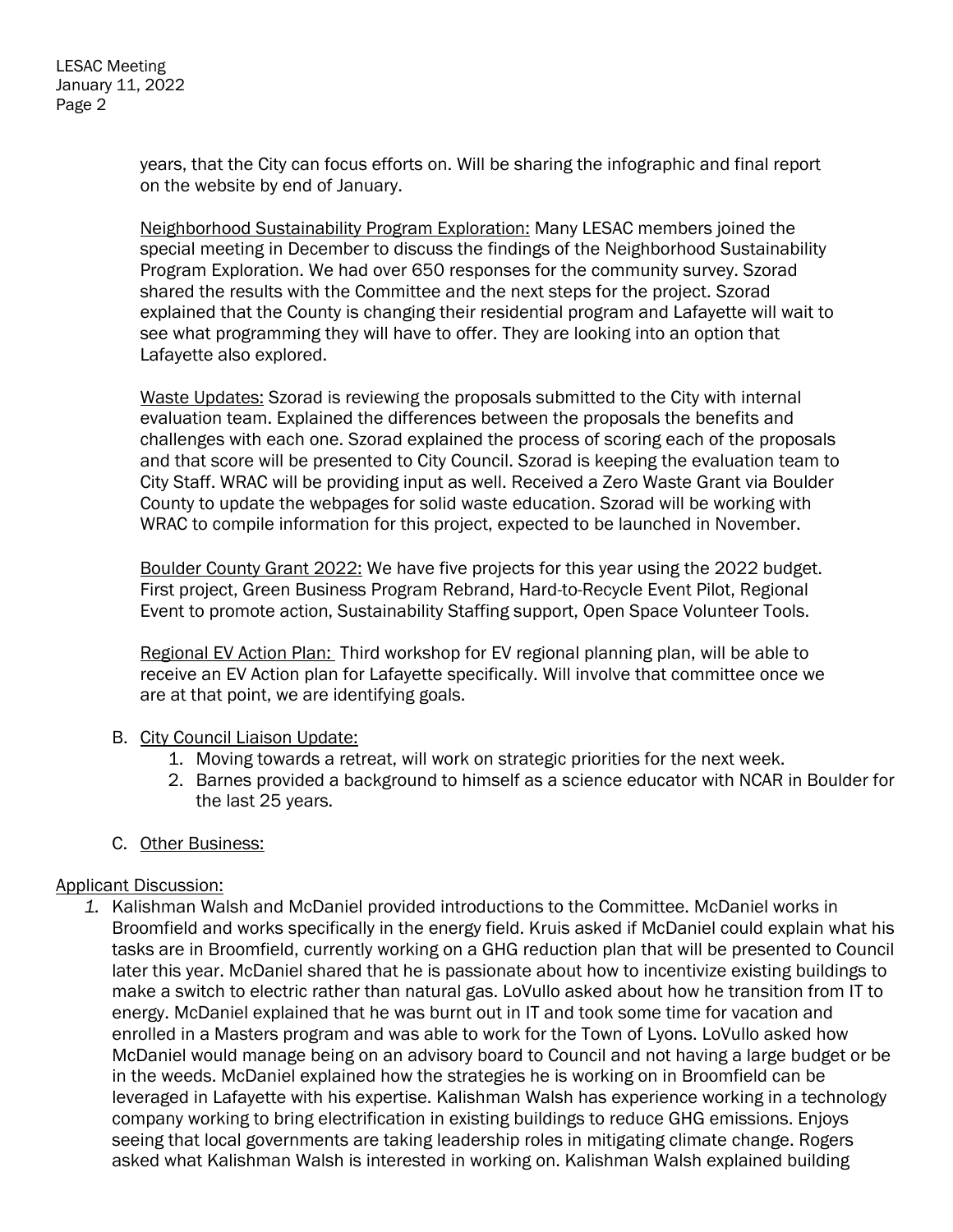codes, electrification in existing builds and how sustainability is being viewed in a holistic way (how do we maintain affordability). LoVullo asked more details regarding a background in sustainable foods. Kalishman Walsh worked with restaurants on elevating ingredients in incentivizing the local food system and to connect local farms with restaurants and others. Rogers explained that both applicants would bring a new perspective to the Committee. Rogers also explained that Mooneyhan should be changed from an alternate to a regular member. A motion was made by Zach Rogers and seconded by David LoVullo to move Mooneyhan to a regular member and recommend to Council McDaniel as a regular member and Kalishman Walsh as an alternate member. A roll call vote was taken, and the motion passed unanimously. Will be discussing if a Treasurer is needed in future meetings.

- *2.* Elections: Rogers mentioned every January we conduct elections. This year we have three positions open. Chair, Vice Chair and Secretary. Szorad explained what the secretary would do for the Committee. Rogers explained the responsibility of the Chair. Barnes explained how elections work and recommended to hold off until all members (including applicants) are onboarded into the community. LoVullo said he would be interested in the Vice Chair position. Rogers would like to continue as Chair, still debating whether to serve another term starting in March. Kruis expressed interest in Secretary. A motion was made by Zach Rogers and seconded by Neal Kruis for LoVullo to serve as Vice Char. A roll call vote was taken, and the motion passed unanimously. A motion was made by Neal Kruis and seconded by Koppel for Rogers to serve as Chair. A roll call vote was taken, and the motion passed unanimously. A motion was made by Zach Rogers and seconded by LoVullo for Kruis to serve as Secretary. A roll call vote was taken, and the motion passed unanimously.
- *3.* Budget: Szorad explained that the \$1000 reserved by the Committee for energy efficiency improvements at City Facilities was unable to occur due to timing and vendor/shipping limitations. Next year we need to discuss in September/October timeframe to meet budget and vendor deadlines. The remaining 1k will go towards creating a Lafayette specific water conservation program called "WaterWise Lafayette."
- *4.* Solar and EV History: Rogers presented on previous Solar and EV efforts. Provided a summary of what LESAC as supported throughout the years. There is large interest from the committee to have access to historic presentations and reports from LESAC. Barnes suggested to connect with Library and making documents available to the public for research purposes. Mooneyhan volunteer to organize the files.
- *5.* Sustainability Board Brainstorm: There is interest in combining WRAC and LESAC under one Board or Advisory Committee. From speaking to both committees, there is a desire to combine forces as well. To make the switch, there is a need to have leadership from WRAC and LESAC to do the work on the potential Bylaws/Ordinance to make this. This would allow existing committees to collaborate more, take on additional projects, transportation, water, air quality, and more. Mooneyhan expressed concern that if there is a merge that there would be less impact in energy with less members working on energy efficiency projects. Rogers expressed the same concern that efforts may be diluted. Koppel expressed concern on communications being challenged due to expertise being on different ends of the spectrum. Barnes expressed that a broader reach could comment on different plans that will be in the future for the City. LoVullo asked if there be could a committee liaison to attend WRAC to learn how that Committee is run. Mooneyhan stated she can attend the WRAC meeting to report back.
	- 1. Project Updates:
		- a. Mobile Homes and Low-Income Communities: Morhous and LoVullo has a meeting with an organization that replaced propane using equipment with heat pumps, energy efficiency improvements, see how that could fit into Lafayette.